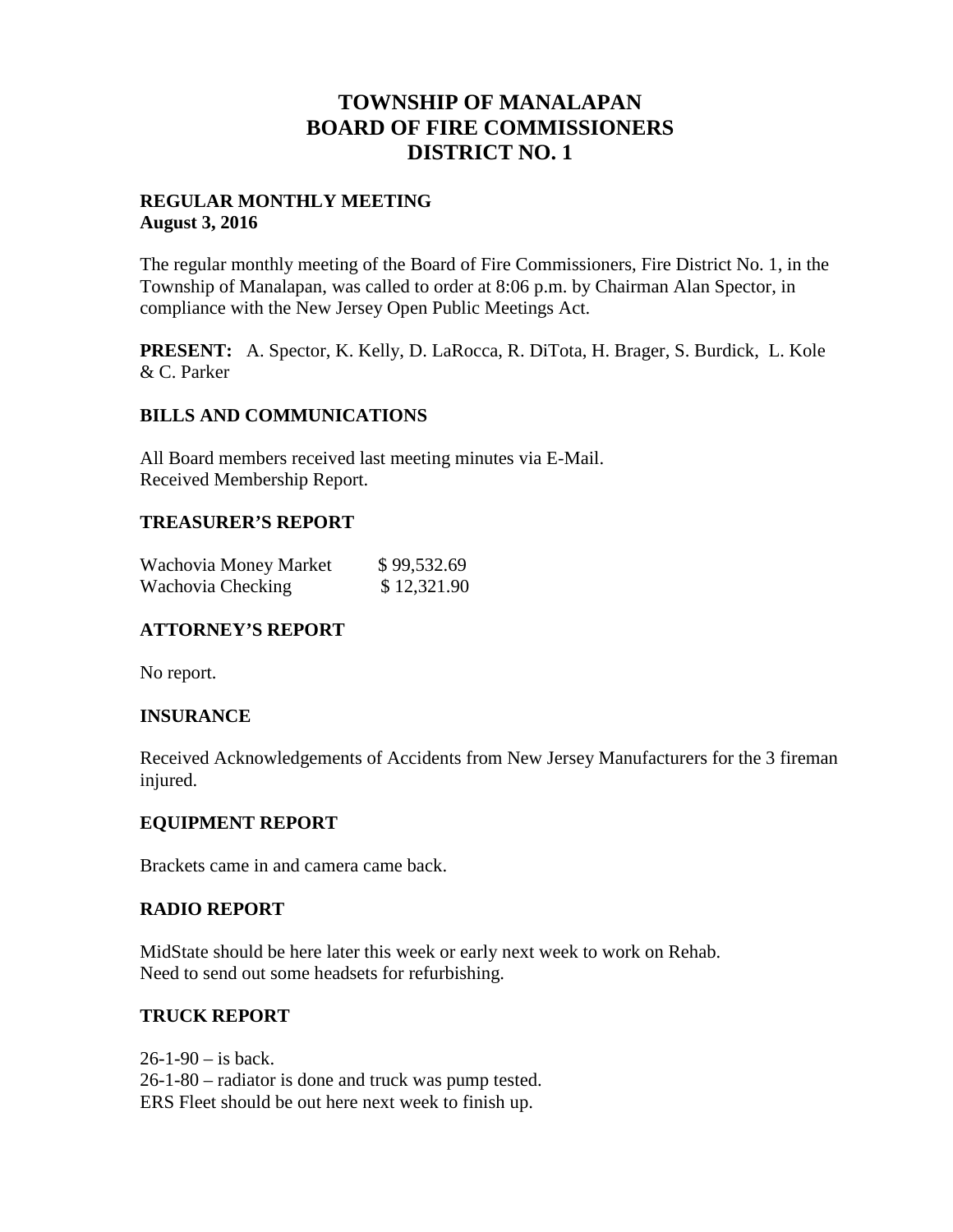## **CHIEF'S REPORT**

We have had 72 calls for last month.

Had a structure fire and chemical fire within the last week and 3 men were transferred to the hospital.

#### **ASSOCIATION REPORT**

Doors Inc. made repairs at both houses.

#### **TRUSTEES' REPORT**

No report.

## **OLD BUSINESS**

See attached.

#### **NEW BUSINESS**

Commissioner Kelly made a motion to pay all vouchers; this was seconded by Commissioner LaRocca. All voted aye.

Commissioner Spector made a motion to purchase replacement batteries and rehab scene light; this was seconded by Commissioner LaRocca. All voted aye.

Commissioner Kelly made a motion not to exceed \$1,800 for lodging for the Firemen's Conventions in Wildwood; this was seconded by Commissioner LaRocca. All voted aye.

Meeting opened to the public at 8:35 P.M.

A motion was made by Commissioner Spector to adjourn; it was seconded by Commissioner Kelly and all voted aye.

Meeting adjourned at 8:32 P.M.

Respectfully submitted, Kenneth Kelly, Clerk